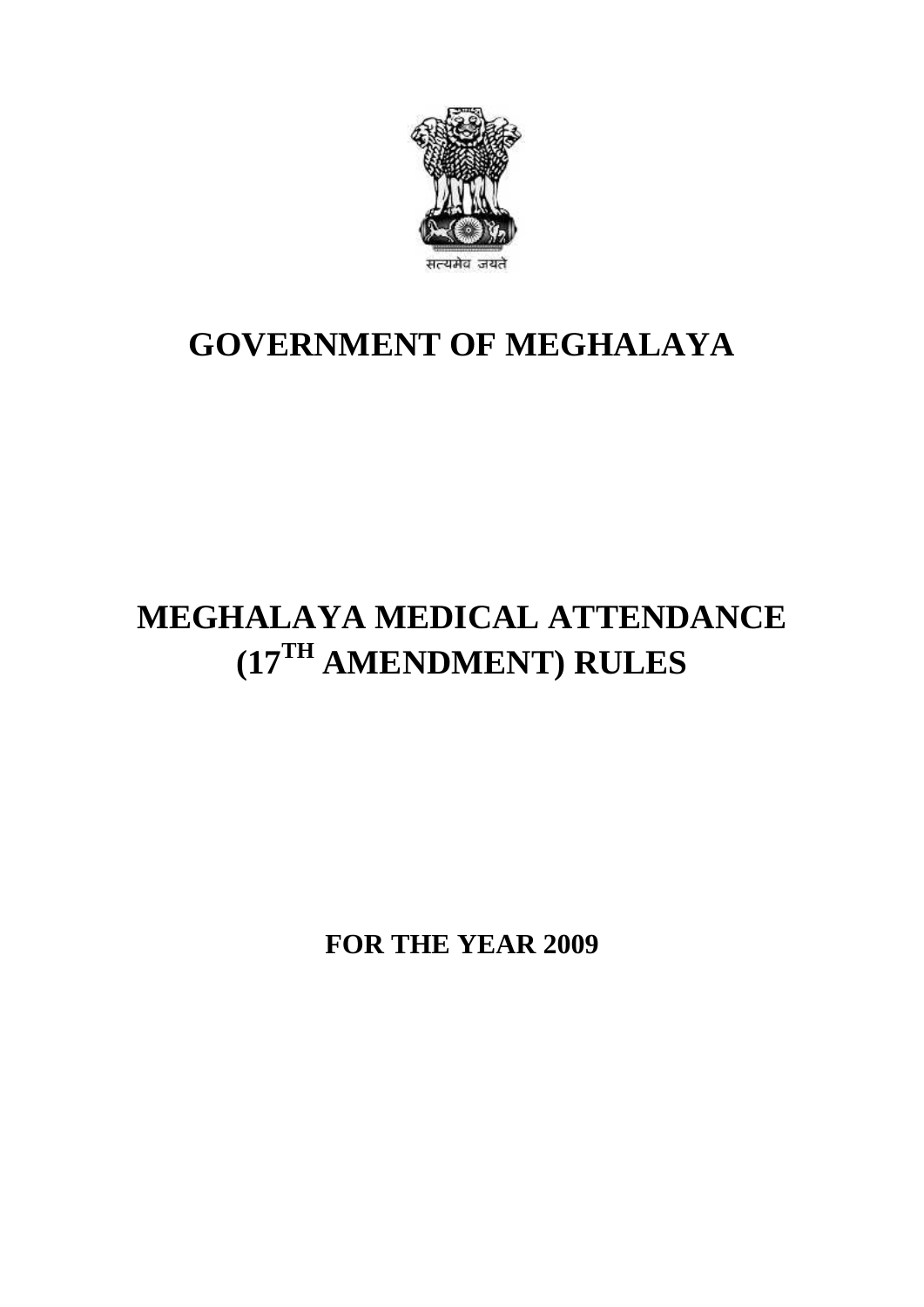### **GOVERNMENT OF MEGHALAYA HEALTH AND FAMILY WELFARE DEPARTMENT**

**….**

#### ORDERS BY THE GOVERNOR

#### **NOTIFICATION**

#### The  $13<sup>th</sup>$  February, 2012

**No. Health.54/2010/146**:- In exercise of the powers conferred by the proviso to Article 309 of the Constitution, the Governor of Meghalaya is pleased to make the following Rules, with further to amend the Meghalaya Medical Attendance Rules, 1981, namely:- **1. Short The Alternative State of the provision of Meghalaya is pleased to make the following Rules,**<br>1. Short title and the Meghalaya Medical Attendance Rules, 1981, namely:-<br>1. Short title and Commencement :- (i) These **Health.54/2010/146**:- In exercise of the powers confer<br>the Constitution, the Governor of Meghalaya is pleased<br>tther to amend the Meghalaya Medical Attendance Rules.<br>Short title and Commencement :- (i) These rules ma<br>Medi

(ii) They shall come into force at once.

2. Addition of new clauses to Sub-Rule (3) of Rule 10 of the Meghalaya Medical Attendance (17<sup>th</sup> Amendment) Rules, 2009.<br>
2. Addition of new clauses to Sub-Rule (3) of Rule 10 of the Meghalaya Medical Attendance Rules, a Medical Attendance  $(17^{th}$  Amendment) Rules, 2009.<br>
(ii) They shall come into force at once.<br>
2. Addition of new clauses to Sub-Rule (3) of Rule 10 of the Meghalaya Medical<br>
Attendance Rules, after clause (azxv), the new (ii) They shall come into force at once.<br>
Addition of new clauses to Sub-Rule (3) of Rule 10 of the Me<br>
Attendance Rules, after clause (azxv), the new clauses (azxvi)<br>
namely, "Desun Hospital and heart Centre, Kolkata".<br>
D

Commissioner & Secretary to the Govt. of Meghalaya, Health & Family Welfare Department

….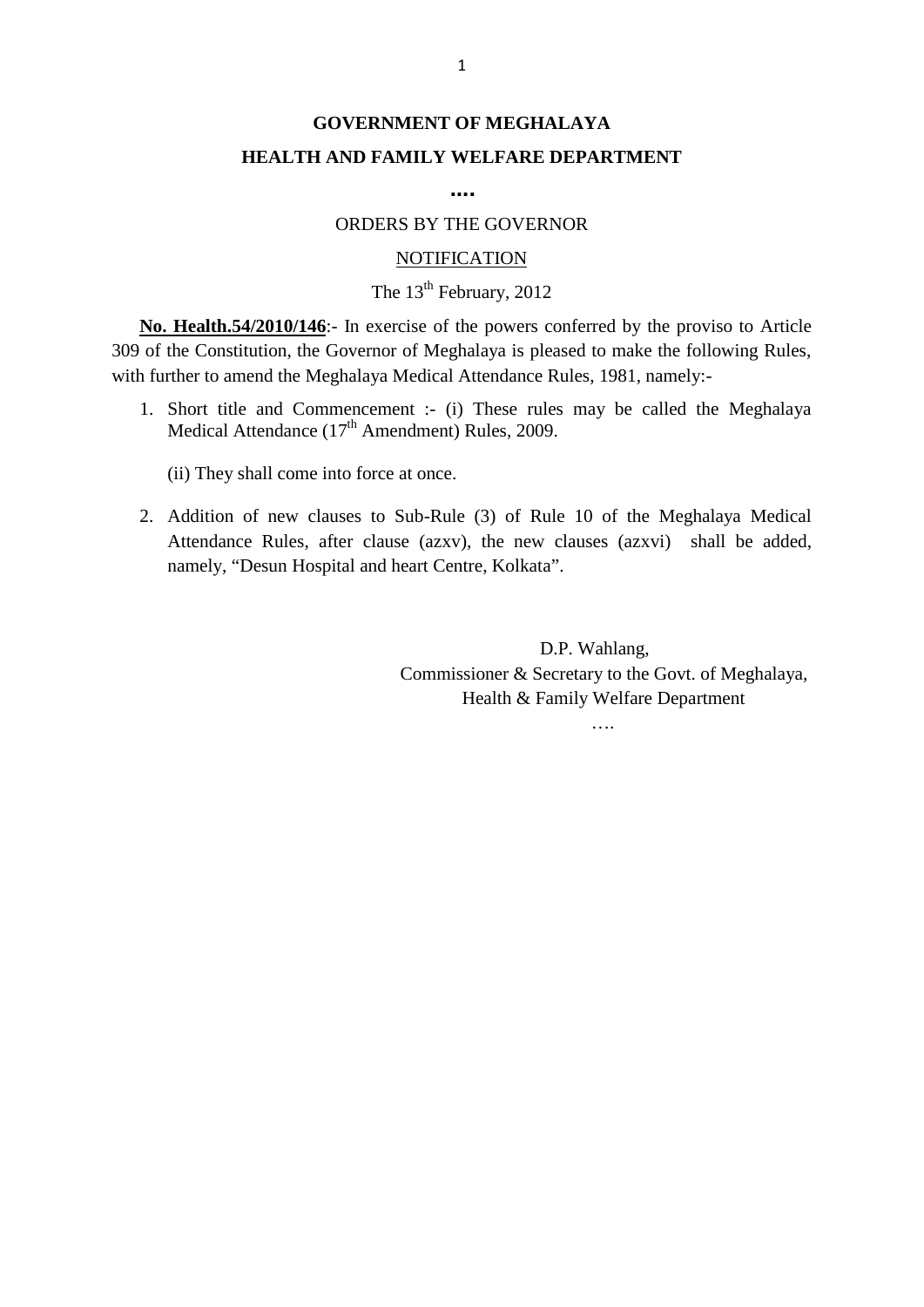### **GOVERNMENT OF MEGHALAYA HEALTH AND FAMILY WELFARE DEPARTMENT**

**….**

#### ORDERS BY THE GOVERNOR

#### **NOTIFICATION**

#### The 10th May, 2012

**No.Health.54/2010/231**.—In exercise of the powers conferred by the proviso to Article 309 **NOTIFICATION**<br>The 10th May, 2012<br>No.Health.54/2010/231.—In exercise of the powers conferred by the proviso to Article 309<br>of the Constitution, the Governor of Meghalaya is pleased to make the following Rules, with<br>further further to amend the Meghalaya Medical Attendance Rules, 1981, namely : 1. Sales 1. Sales 1. Short title, commencement is element of Meghalaya is pleased to make the following Rules, with<br>ther to amend the Meghalaya Medical Attendance Rules, 1981, namely :<br>1. Short title, commencement :- (i) T **atth.54/2010/231.**—In exercise of the powers co<br>Constitution, the Governor of Meghalaya is pleas<br>to amend the Meghalaya Medical Attendance Ru<br>Short title, commencement :- (i) These rules m<br>Attendance (17th Amendment) Rul

1. Short title, commencement :- (i) These rules may be called the Meghalaya Medical<br>Attendance (17th Amendment) Rules, 2009.<br>(ii) They shall come into force at once.<br>2. Addition of new clauses to Sub-Rule (3) of Rule 10 of

.

2. Addition of new clauses to Sub-Rule (3) of Rule 10 of the Meghalaya Medical<br>2. Addition of new clauses to Sub-Rule (3) of Rule 10 of the Meghalaya Medical<br>2. Addition of new clauses to Sub-Rule (3) of Rule 10 of the Meg Attendance (17th Amendment) Rules, 2009.<br>
(ii) They shall come into force at once.<br>
Addition of new clauses to Sub-Rule (3) of Rule 10 of the Meghalaya Medical<br>
Attendance Rules after clause (azxvi), the new clause (azxvii "Bansara Eye Care Centre", Shillong.

> D. P. WAHLANG Commissioner & Secretary to the Govt. of Meghalaya Health & Family Welfare Department